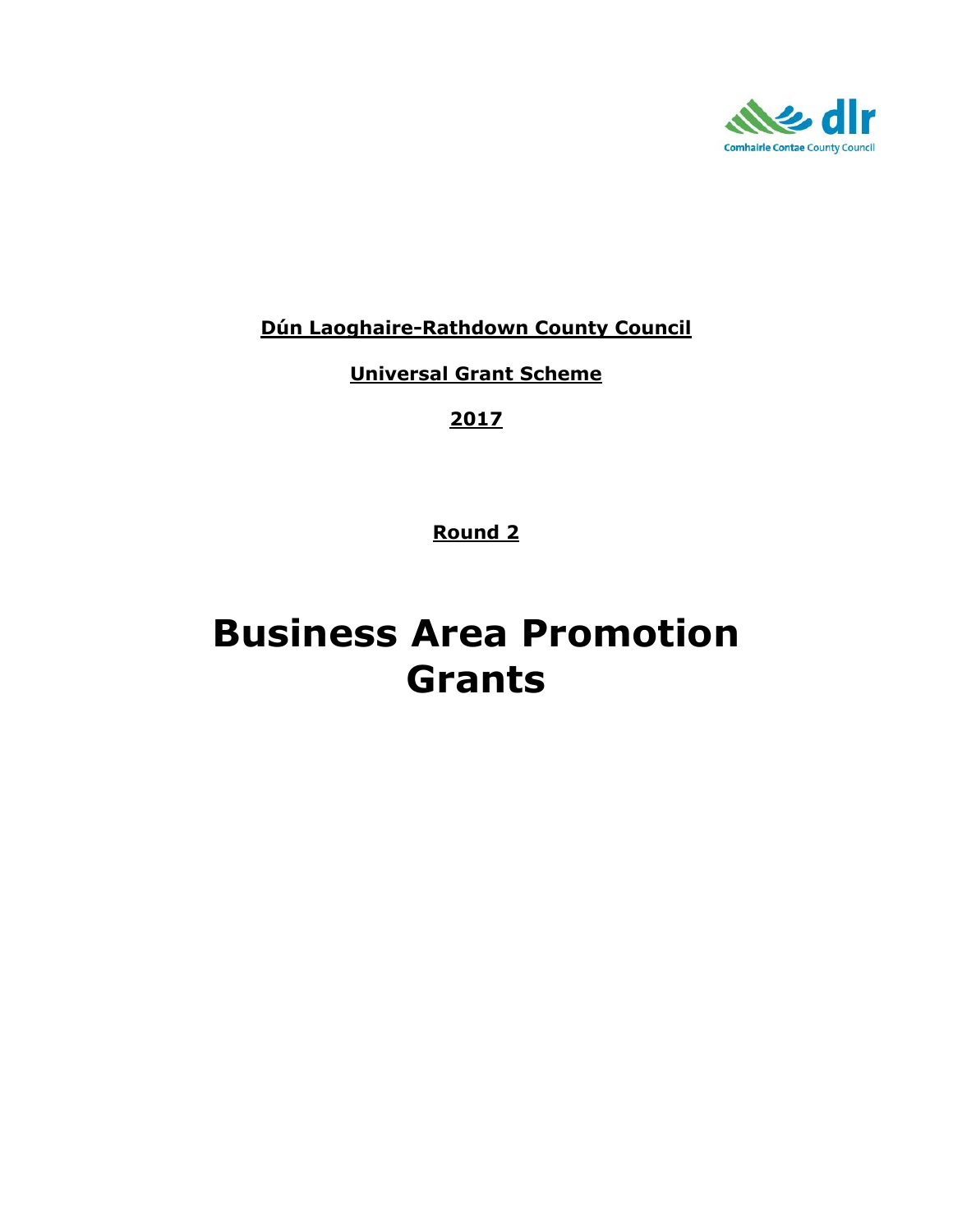# Section 1 - Applicant Details of Business Group

To be completed by a Business Group applying for a Business Area Promotion Grant.

| <b>Organisation Details:</b>                                                                           |            |                                                                                                                  |          |  |
|--------------------------------------------------------------------------------------------------------|------------|------------------------------------------------------------------------------------------------------------------|----------|--|
| Name of Organisation                                                                                   |            |                                                                                                                  |          |  |
| Address of Organisation                                                                                |            |                                                                                                                  |          |  |
|                                                                                                        |            |                                                                                                                  |          |  |
| <b>Contact Details:</b>                                                                                |            |                                                                                                                  |          |  |
| Main Phone Number<br>Mobile Phone Number<br><b>Email Address</b>                                       |            |                                                                                                                  |          |  |
| Main contact person:                                                                                   |            |                                                                                                                  |          |  |
| Name and Surname<br><b>Contact Person Address</b>                                                      |            |                                                                                                                  |          |  |
| <b>Contact Number</b><br><b>Email Address</b>                                                          |            | and the control of the control of the control of the control of the control of the control of the control of the |          |  |
| Organisation Online details:                                                                           |            |                                                                                                                  |          |  |
| <b>Organisation Website</b><br><b>Facebook Address</b><br><b>Twitter Address</b><br>Other Social media |            | <u> 1989 - Johann Stein, mars an deus an deus Amerikaansk kommunister (</u>                                      |          |  |
| Other details (if available):                                                                          |            |                                                                                                                  |          |  |
| Electoral Area Ward                                                                                    |            |                                                                                                                  |          |  |
| Have you the appropriate policies in place regarding:                                                  |            |                                                                                                                  |          |  |
| Child Protection<br>People with Disabilities                                                           | Yes<br>Yes |                                                                                                                  | No<br>No |  |
| Other Policies (please specify):                                                                       |            |                                                                                                                  |          |  |

\_\_\_\_\_\_\_\_\_\_\_\_\_\_\_\_\_\_\_\_\_\_\_\_\_\_\_\_\_\_\_\_\_\_\_\_\_\_\_\_\_\_\_\_\_\_\_\_\_\_\_\_\_\_\_\_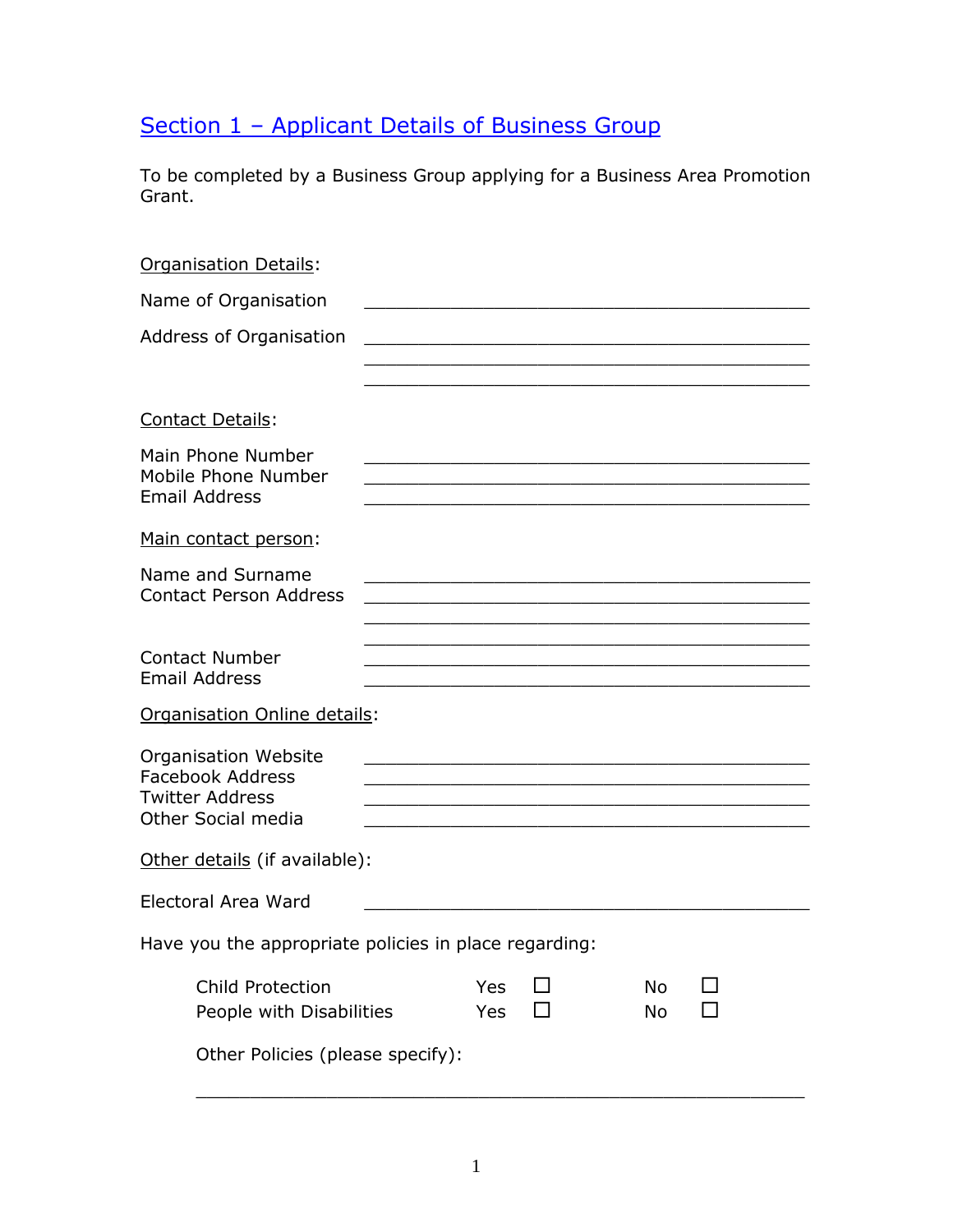Membership Details:

Total Number of Members of the Group \_\_\_\_\_\_\_\_\_\_\_ Month when the AGM takes place \_\_\_\_\_\_\_\_\_\_ Membership fees e.g. Cost per member

Committee (including sup-committees/working groups):

|                                                                                                                          |                                               | Full time |                                            | Part time |
|--------------------------------------------------------------------------------------------------------------------------|-----------------------------------------------|-----------|--------------------------------------------|-----------|
| Number of Paid staff                                                                                                     |                                               |           |                                            |           |
| Number of Volunteers                                                                                                     |                                               |           |                                            |           |
| Total                                                                                                                    |                                               |           |                                            |           |
| <b>Financial Status:</b><br>Incorporated<br>Unincorporated<br>Trust<br><b>Friendly Society</b><br>Other (please specify) | <b>Yes</b><br>Yes<br><b>Yes</b><br><b>Yes</b> |           | No.<br><b>No</b><br><b>No</b><br><b>No</b> |           |
| Tax / Vat Registered<br>Tax / Vat Registered number                                                                      | Yes                                           |           | <b>No</b>                                  |           |
| <b>Charity Registered</b><br><b>Registered Charity Number</b>                                                            | <b>Yes</b>                                    |           | <b>No</b>                                  |           |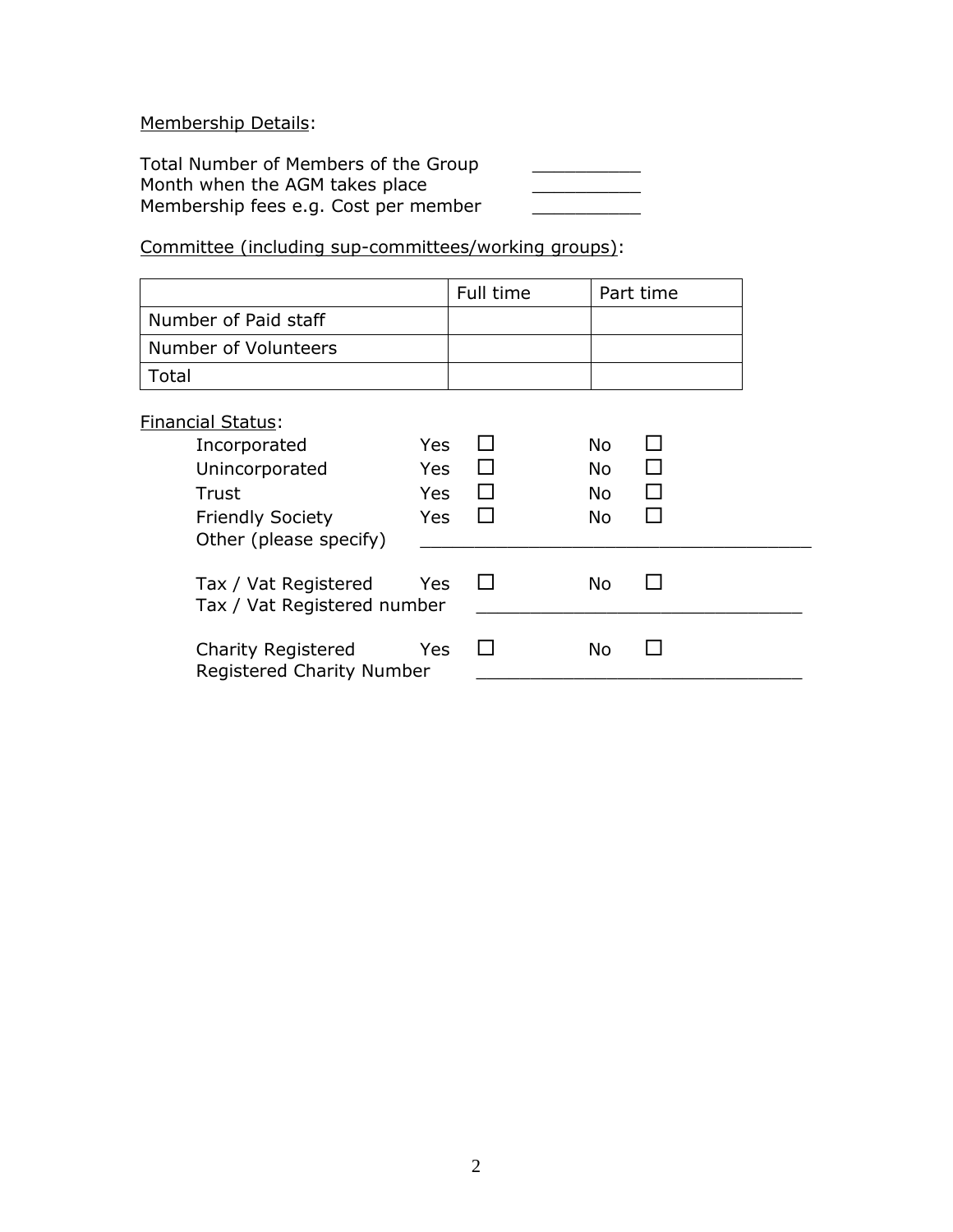## Section 2 – Qualifying Criteria for Grant Application

#### **To be completed by a Business Group applying for a Business Area Promotion Grant.**

Please note – this grant is **not** available for individual businesses.

Business Area Promotion Grants are open to recognised business groups that pursue activities to achieve the following objectives:

- $\circ$  to help generate and sustain business activity by delivering tangible outputs such as increased footfall
- o to encourage businesses in an area to work collectively to promote and sustain business activity in their area
- o to encourage businesses to work with Dún Laoghaire-Rathdown County Council and other public agencies

Grants will be payable in respect of promotion and marketing activities aimed at generating and sustaining business.

Grants are only payable on foot of receipts – Business Groups must fund the project fully and can **recoup up to a maximum of 75% of the cost of the project** if their application is successful.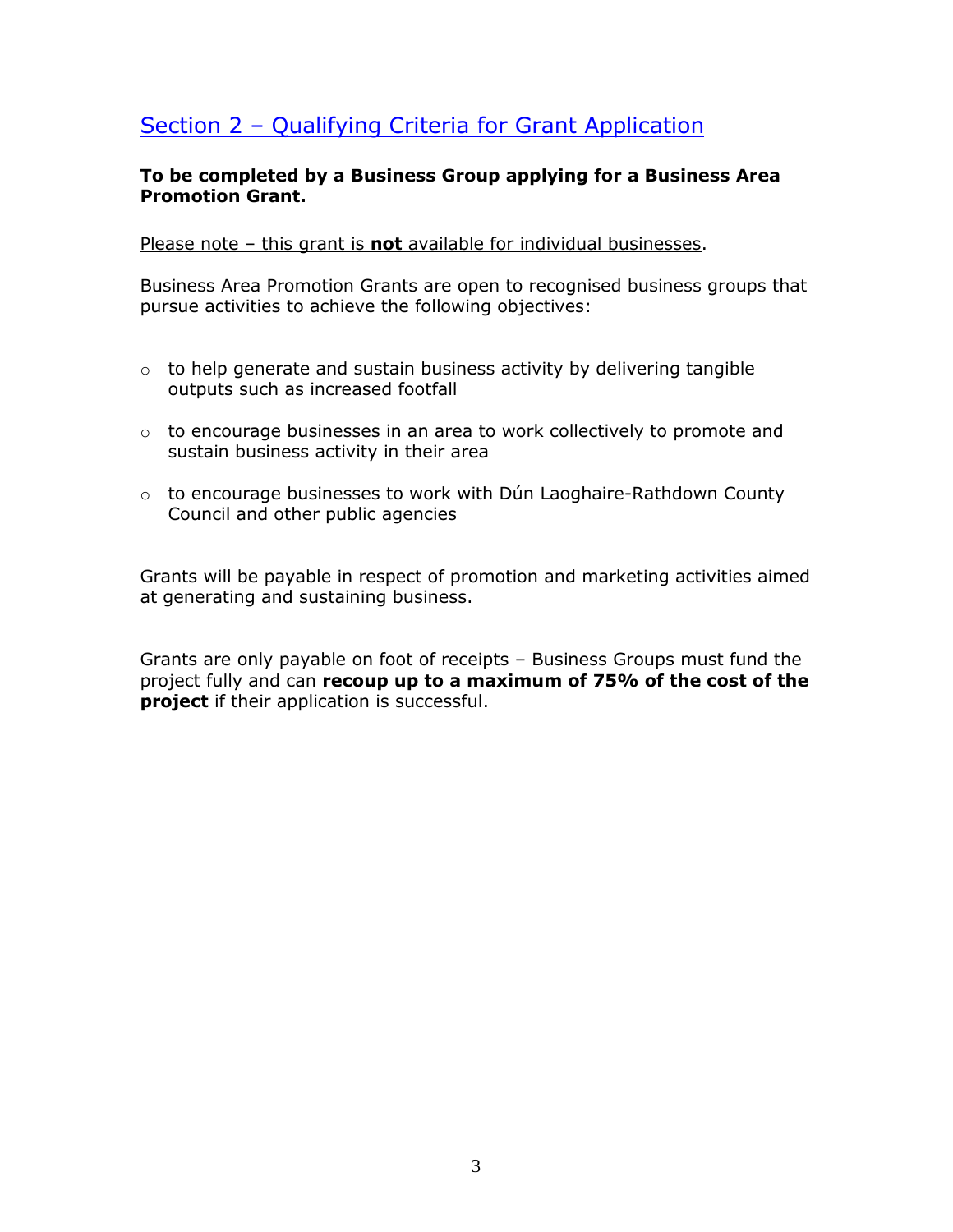## Section 3 – Grant Application

Aims, Objectives and Achievements of the Business Group:

Provide a brief summary detailing the aims and objectives of your group / organisation. Also include a synopsis of the achievements in the recent past. (Approximately 500 words – please attach extra sheet if necessary)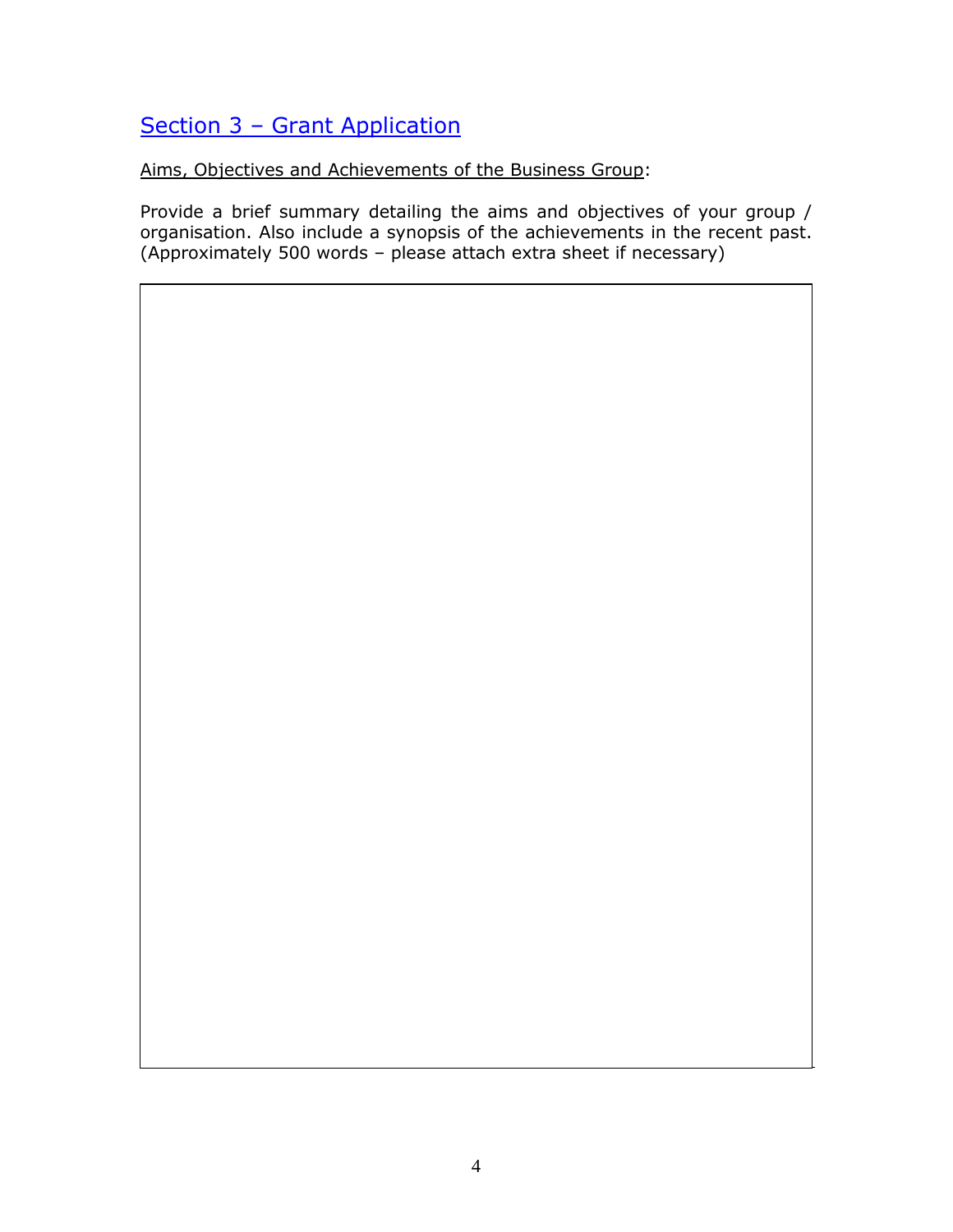Details of Project / Event:

Provide a brief description about the project/event/activity including intended outcome of the project. (Limit 500 words – please attach extra sheet if necessary)

Note that the project description will be used to assess if funding will be provided. Hence the focus and anticipated impact of the project, event or activity should be clear from the description.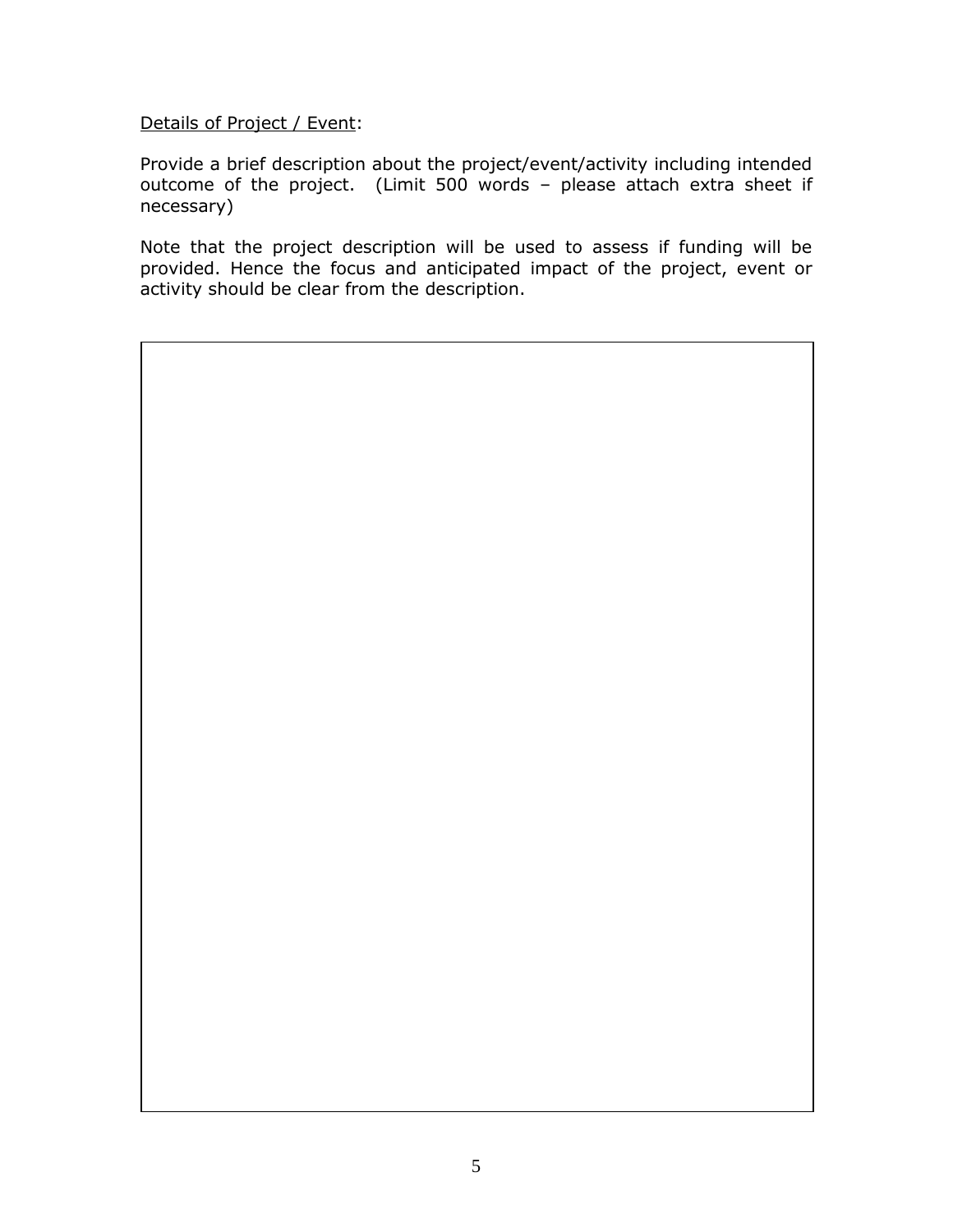#### Budget & Project Funding:

### Total Amount of funding being applied for: €\_\_\_\_\_\_\_\_\_\_\_\_\_\_\_\_\_\_\_

Please provide a details costing of the project below. Add extra lines if necessary.

| Type of Expenditure                | Amount |
|------------------------------------|--------|
|                                    | €      |
|                                    | €      |
|                                    | €      |
|                                    | €      |
|                                    | €      |
|                                    | €      |
|                                    | €      |
|                                    | €      |
| Total Expenditure $\epsilon$       |        |
|                                    |        |
| Type of Income & Source of Funding | Amount |
| 2017 DLR Grant Scheme              | €      |
|                                    | €      |
|                                    | €      |
|                                    | €      |
|                                    | €      |
|                                    | €      |
| Total Income $\epsilon$            |        |

If any income listed above is part of a grant(s) from another body please give details of what that grant application will cover here:

Please ensure ALL income and expenditure is detailed above. A separate sheet can be used to give a more detailed breakdown of your budget.

\_\_\_\_\_\_\_\_\_\_\_\_\_\_\_\_\_\_\_\_\_\_\_\_\_\_\_\_\_\_\_\_\_\_\_\_\_\_\_\_\_\_\_\_\_\_\_\_\_\_\_\_\_\_\_\_\_\_\_\_\_ \_\_\_\_\_\_\_\_\_\_\_\_\_\_\_\_\_\_\_\_\_\_\_\_\_\_\_\_\_\_\_\_\_\_\_\_\_\_\_\_\_\_\_\_\_\_\_\_\_\_\_\_\_\_\_\_\_\_\_\_\_  $\mathcal{L}_\mathcal{L}$  , and the contribution of the contribution of the contribution of the contribution of the contribution of the contribution of the contribution of the contribution of the contribution of the contribution of

Time frame for Project / Event:

Start date of project \_\_\_\_\_\_\_\_\_\_\_\_\_\_\_\_\_\_\_\_\_

Estimated completion date of project \_\_\_\_\_\_\_\_\_\_\_\_\_\_\_\_\_\_\_\_\_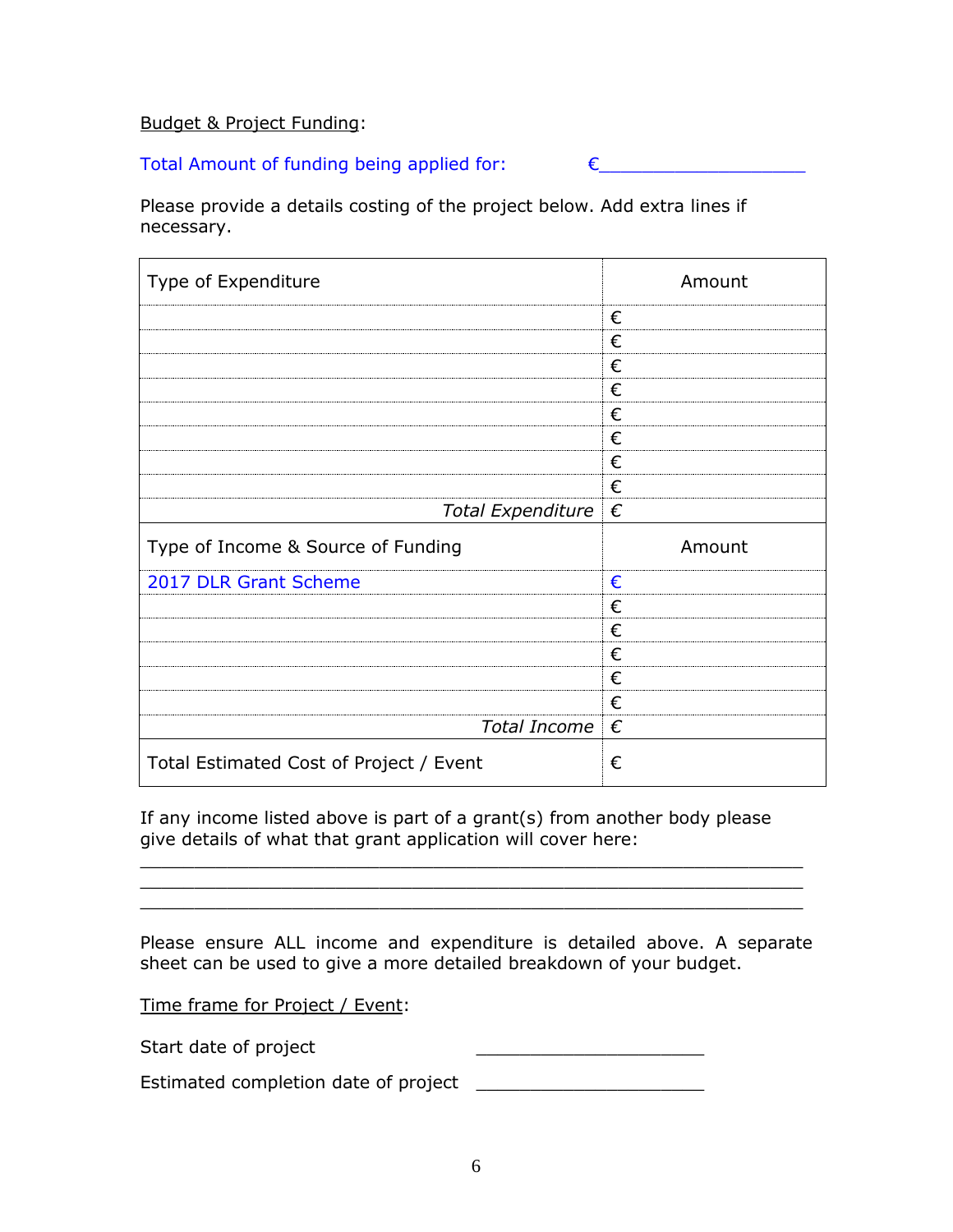Check list for Business Support Grant Application:

Please ensure that you have completed the following aspects of the application.

 $\square$  Pages 1 to 2 - Applicant Details  $\Box$  Pages 4 to 6 - Grant Application  $\Box$  Provided any supplementary information you feel is relevant to your application  $\square$  Provided a copy of your Memorandum / Articles / Constitution

 $\square$  Provided copies of quotes for the proposed project / event costs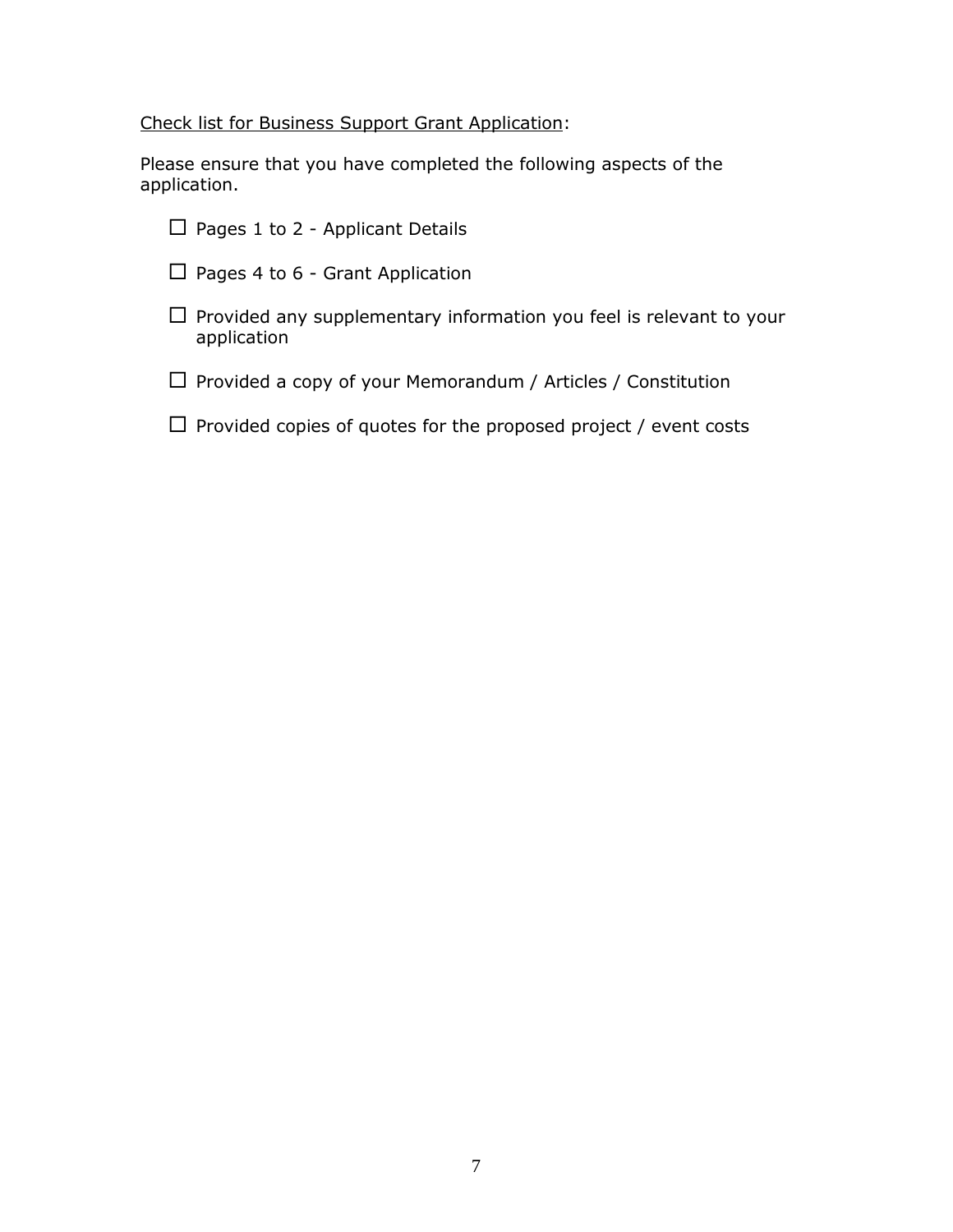## **Declaration:**

I declare that the information supplied in this proposal is accurate and complete. I understand that all information provided in respect of the Grant Application will be held electronically and may be made available to other Departments of Dún Laoghaire-Rathdown County Council as appropriate.

It should be noted that the Freedom of Information Act applies to all records held by Dún Laoghaire-Rathdown County Council.

| Name (Printed): |  |
|-----------------|--|
| Signature:      |  |
| Position:       |  |
| Date:           |  |